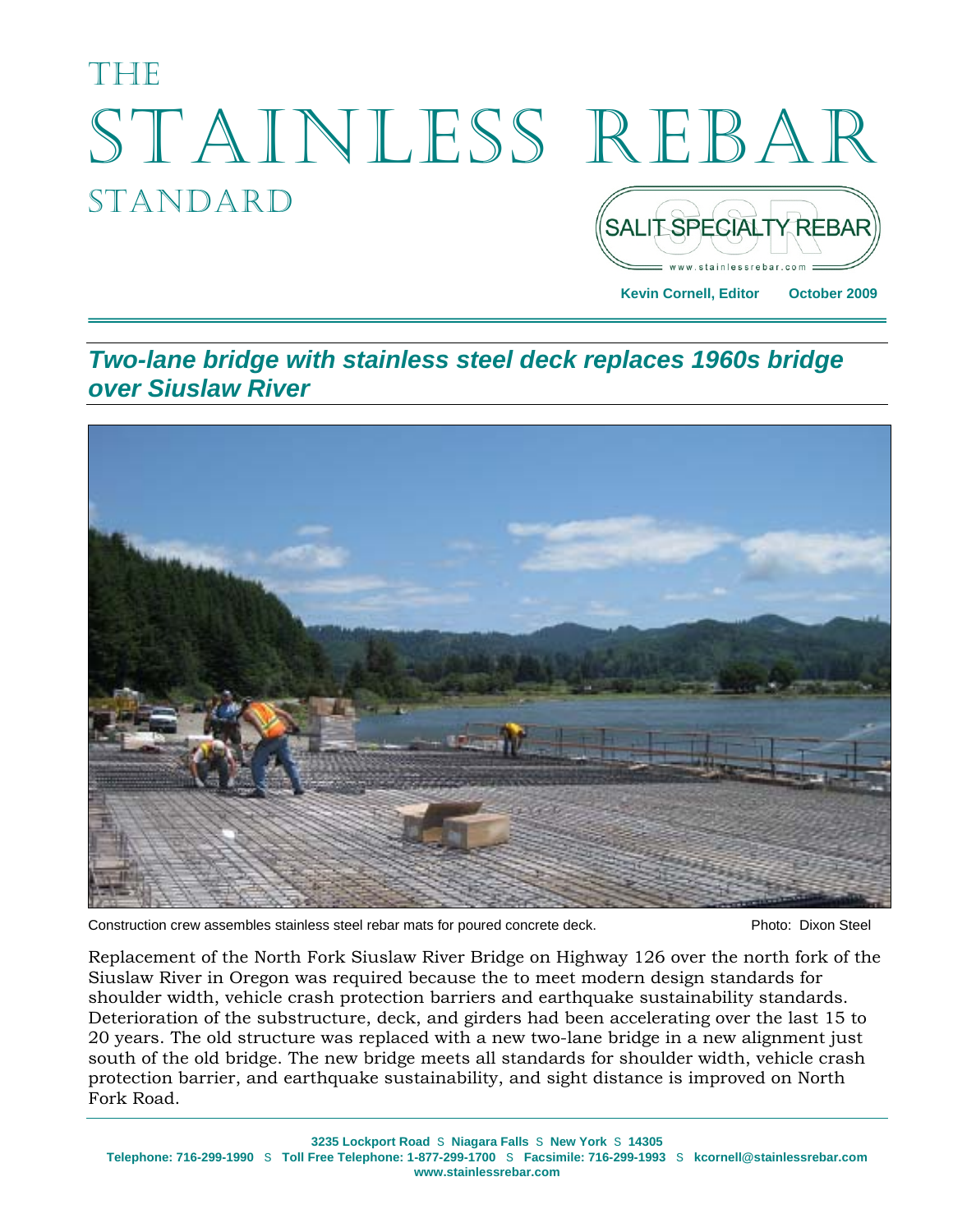Salit Specialty Rebar supplied 169 tons of Type 2205 duplex stainless steel. Duplex steels have a mixed microstructure of austenite and ferrite. Duplex steels have improved strength over austenitic stainless steels and improved resistance to localized corrosion, especially pitting, crevice corrosion and stress corrosion cracking. They are characterized by high chromium (19–28%) and molybdenum (up to 5%) and lower nickel contents than austenitic stainless steels. Currently, Type 2205 is the most commonly used stainless steel rebar in structural applications.



Deck comprised of Type 2205 duplex stainless steel. Photo: Dixon Steel

Located in an estuarine environment, the original structure was exposed to an environment that contributed to the corrosion of its carbon steel reinforcement and deterioration of its deck. It was an 18-span reinforced concrete deck girder structure, supported on timber pile trestle bents with eight piling per bent, and eleven pilings on the two main bents. Construction of inwater members was restricted to a period between November 1 and February 15 to accommodate the biology of fish and other wildlife. The old bridge was removed after the new structure was commissioned, so that traffic disruptions were minimized during construction.

The project was let on Sept 6, 2007, and awarded to Mowat Construction Company on September 27. The construction contract was approximately \$14.5 million.

## *Stainless steel reinforces Highway 427 structures*

Highway 427 was built in the late 1960s to link the Queen Elizabeth Way and Highway 401 as well as to support development in the corridor. The highway is Ontario's second busiest freeway by volume and one of the busiest in North America, and has no fewer than 12 lanes between the QEW/Gardiner Expressway in Toronto and Highway 401. It is divided into a collector-express system similar to that of Highway 401. Notable about Highway 427 are its several multi-level interchanges; the junctions with QEW and Highway 401 were Ontario's first 4-level interchanges constructed in the late 1960s and early 1970s, while the interchanges with Highway 409 and Highway 407 are more recent and, completed in 1992 and 1995.

The highway has operated well since that time, and continues to play a vital role in the Toronto area transportation system. After more than 40 years of use, the highway needed an upgrade to alleviate safety concerns, traffic congestion, and rehabilitation of the driving surface and structures.

Salit Specialty Rebar worked with Brennan Paving & Construction to supply 164,390 pounds of type 2205 stainless steel rebar to the project which began in June, 2007.



Source: http://www.427ea.ca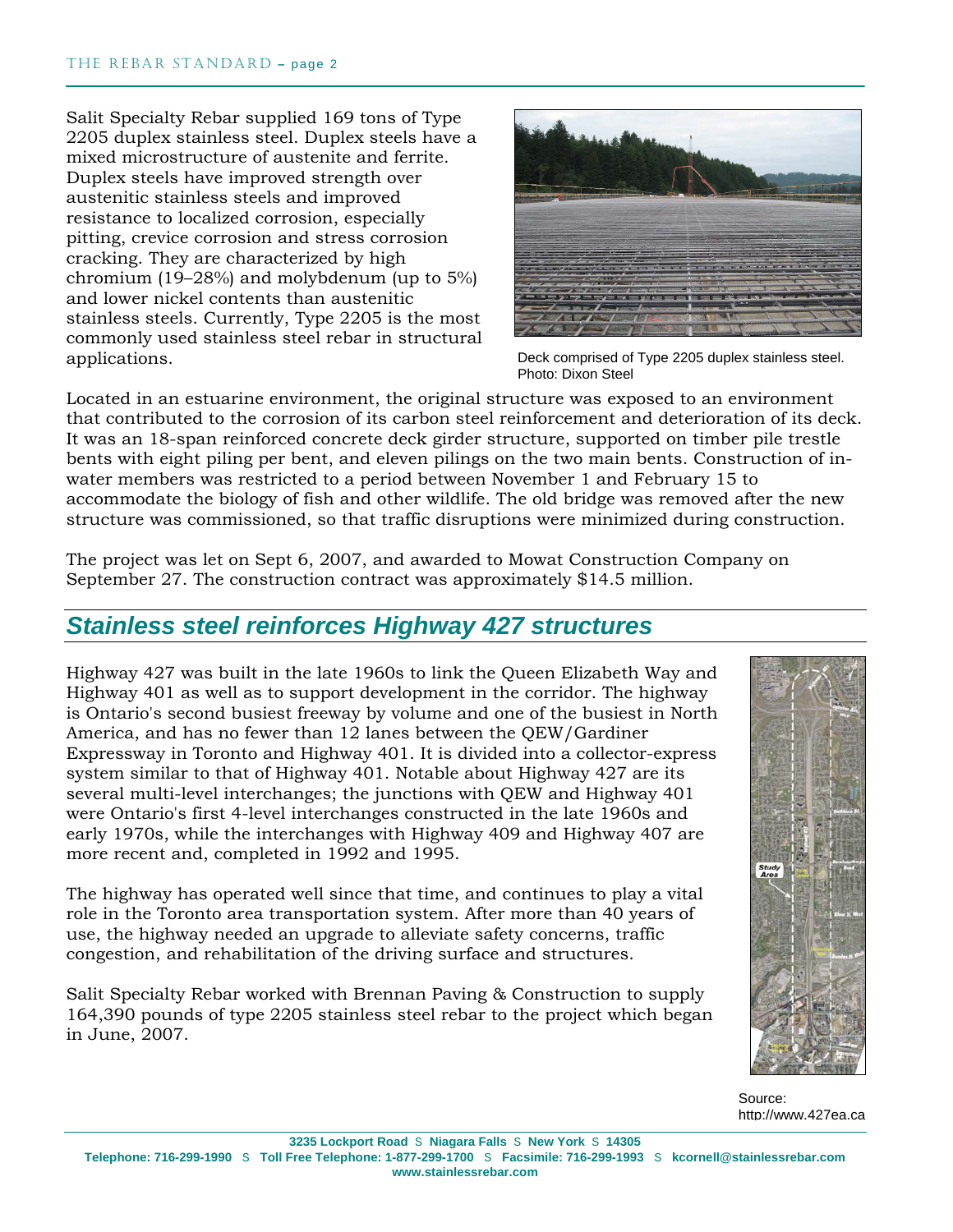### *Highway 409 rehabilitation makes extensive use of stainless steel*

The Highway 409 gap between Islington and Highway 427 is widely considered to be the worst major bottleneck on Highway 401 and needed to be reconstructed. Highway 409 is the only direct highway into Pearson International Airport located on the west side of Toronto. Roadwork includes repairs to the concrete base of the main lanes, resurfacing of the entire length of all lanes, reconstruction of the median to install new barriers and lighting, and improvements to drainage. The project also includes extensive bridgework, with repairs to 13 roadway structures. Many of the structures were rehabilitated using stainless steel rebar.



Stainless steel deck on Highway 409 Photo: Salit Steel

Salit Specialty rebar worked with Dufferin Construction to supply 555,439 pounds of Type 2205 stainless steel rebar, as well as stainless steel couplers. Construction of the approximately \$64.7 million project began in 2008 with completion expected in 2011. The owner of the infrastructure is The Ministry of Transportation Ontario.

#### *Introducing Rick Huza, MBA*

Richard Huza joined Salit Steel earlier this year in Niagara Falls as the Director, Business Development with cross divisional business development responsibilities. He recently assumed full time responsibility for business development within Salit Specialty Rebar, the stainless steel rebar division, with a view to opening up business opportunities across North America.



Richard started his career in structural design of bridges and buildings and in project engineering with Dominion Bridge. He has a broad business experience base in senior management roles with responsibilities encompassing business turnarounds, restructuring, startups, business development, strategic planning, mergers and acquisitions, and manufacturing management. He received a Bachelor in Engineering from Concordia University (Montreal) in structures and has an MBA from McGill University. Richard is married and has three children.

#### *Upcoming Events 2010*

**World of Concrete**  Las Vegas, Nevada February 1 to 5

**The Precast Show (NPCA/ACPA)**  Phoenix, Arizona February 18 to 20

*CRSI Annual Spring Convention* TBA

**The International Bridge Conference**  Pittsburgh Pennsylvania June 6 to 9

**Precast/Prestressed Concrete Institute Annual Meeting** Washington, D.C. May 29 to June 2